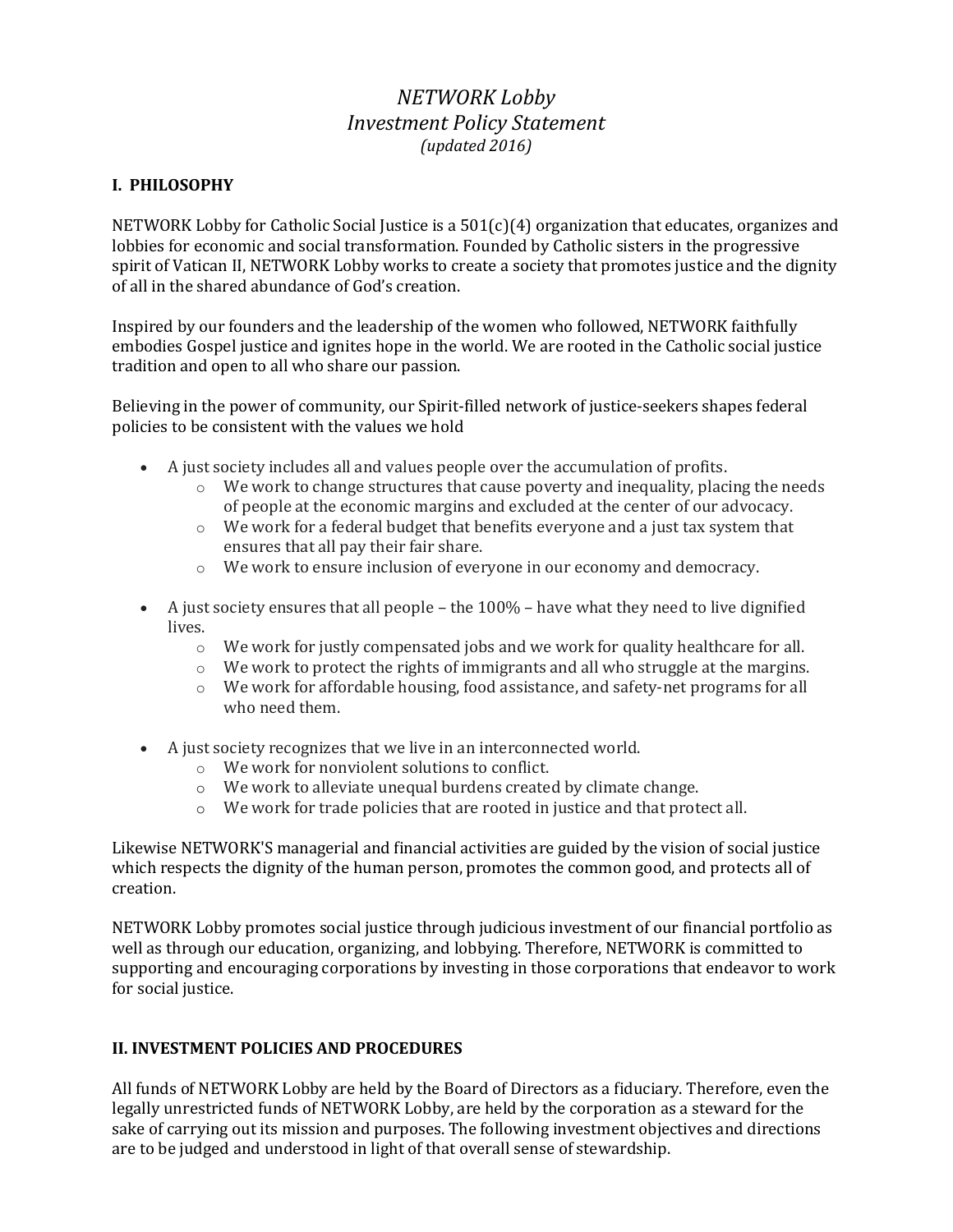Overall, the NETWORK investment fund shall be considered a total return fund. Emphasis shall be placed on investing in securities that have potential for appreciation and fund growth, until the fund reaches its goal; shifting to income and maintaining principal for the long term. Year-to-year fluctuations are acceptable as long as they are reflective of overall market movement. The goal is to earn the highest return possible consistent with our social justice priorities and principles, without exposing the fund to undue risk.

# **Social Justice Priorities**

NETWORK Lobby investments should reflect the following social justice priorities:

- Alleviating poverty
- Providing justice in the workplace
- Promoting ecological sustainability
- Combating racism and sexism
- Promoting peace
- Mending the wealth and income gap
- Everyone paying their fair share of taxes
- Mending the access gaps to healthcare, housing, democracy/voting, and citizenship

## **Social Justice Principles**

NETWORK Lobby investments should reflect the following social justice principles:

- Uphold the dignity of each person as an equally valuable member of the human family.
- Embrace our right and responsibility to participate with others in our shared public life.
- Stand with those who are living in poverty in the struggle against structures of injustice.
- Bridge divisions, rising above individualism for the good of the whole community.
- Unite with workers to build an economy that puts people, not profit, at the center.
- Nurture the earth, recognizing that we are interdependent with the rest of God's creation.

## **Specific Criteria**

The following criteria are to be used as guidelines for the type of companies in which NETWORK funds are invested. Companies which:

- Help to improve the quality of society in such areas as health, housing, food, utilities and transportation;
- Maintain fair employment practices, including living wages, collective bargaining, familyfriendly workplace policies, and diversity in hiring;
- Establish a mechanism to allow consumer and minority groups including women a voice on their Board of Directors;
- Demonstrate commitment to community development and/or investment, particularly in communities with minority or low-income residents;
- Display a sense of responsibility to the need for ecological balance through their effort to avoid pollution of air, soil and water and to develop technology that is not destructive of the environment;
- Work to correct or at least avoid exploitation of developing nations; and
- Use their resources and facilities to promote peace and harmony among all peoples, rather than the destruction of life.

#### **Investment Management**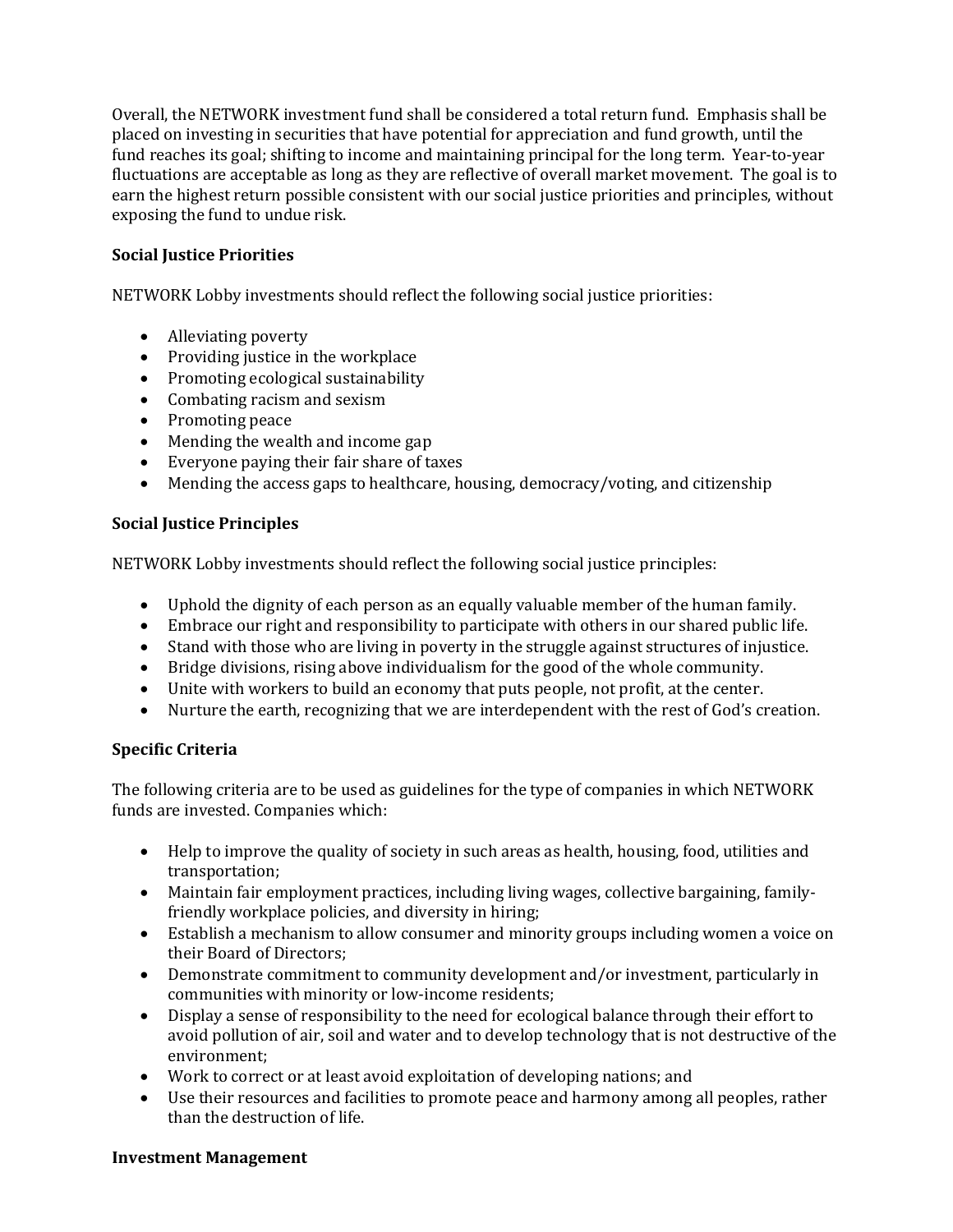The Board of Directors delegates supervisory authority over its financial affairs to the Finance Committee of the Board. This Committee is responsible for regularly reporting on investments to the full Board. In carrying out its responsibilities, the Finance Committee will act in accordance with these Investment Policies and all applicable laws and regulations. The Board reserves to itself the exclusive right to revise the Policies.

The Board of Directors is authorized to retain one or more Investment Managers to assume the investment management of funds and assets owned or administered by NETWORK Lobby. The Board may delegate this authority to the Finance Committee. The Board may also grant exceptions to the Investment Policies when appropriate.

A letter of understanding will be drafted between NETWORK Lobby and the Investment Advisor/Manager to ensure duties are defined and expectations are well understood. This letter of understanding will be reviewed on an annual basis.

## **Internal Management**

The Executive Director is responsible for the day-to-day oversight of the funds. The Executive Director, in consultation with the Finance Committee, may delegate this task to another staff member. The staff person responsible will give regular reports to the Finance Committee. The Finance Committee will give regular reports to the Board.

## **External Management**

The day-to-day professional management of the portfolio will be entrusted to an Advisor or Manager who is willing to comply with this Investment Policy Statement, has successful experience and recognized ability in the management of investments, and has recognized credentials and certification in investment management.

## **Financial Objectives**

Performance objectives shall be achieved through the implementation of an investment program of reasonable risk exposure designed to achieve consistent, maximum results from year-to-year, with strong emphasis being placed on the preservation of capital, while adhering to the social justice priorities and criteria set forth above.

## **Performance**

It is expected that the stock portion of the portfolio equal or exceed the performance of the S&P's 500 Composite.

The bond portion is expected to equal or exceed the performance of the Merrill Lynch Corporate Bond Index and the Merrill Lynch Government/Corporate Bond Index (or some other similar Index).

#### **Reasonable Fees**

It is expected that all fees – for an Advisor/Manager, separate fund Managers, individual funds, brokers, trades, transactions and the like – are fully disclosed and communicated on a regular basis. They must also come in at or below industry norms for the size and type of NETWORK's portfolio.

#### **Communications**